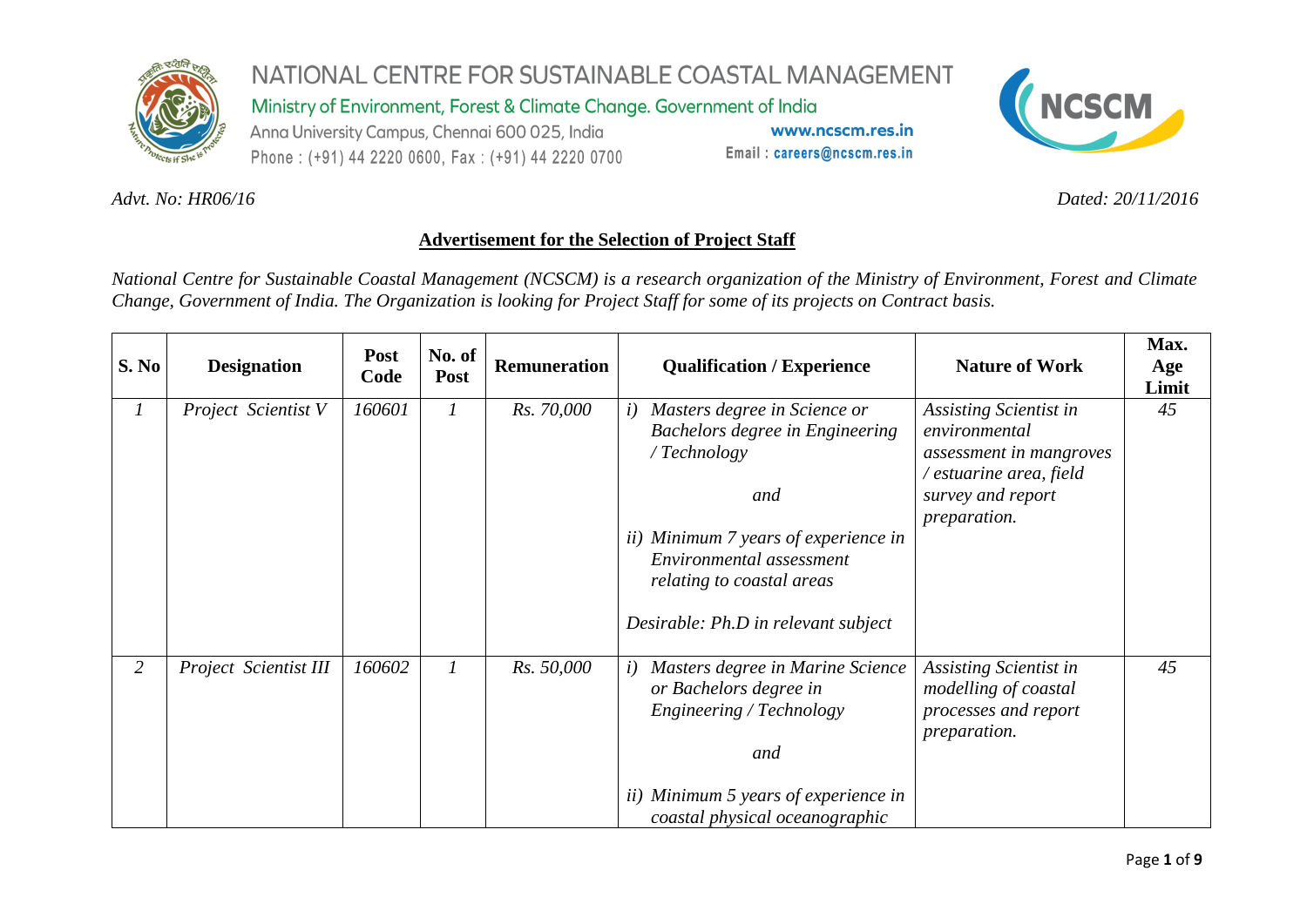

Ministry of Environment, Forest & Climate Change. Government of India

Anna University Campus, Chennai 600 025, India Phone: (+91) 44 2220 0600, Fax: (+91) 44 2220 0700



|                |                       |        |   |                  | studies                                                                                                                                                                                           |                                                                                                    |    |
|----------------|-----------------------|--------|---|------------------|---------------------------------------------------------------------------------------------------------------------------------------------------------------------------------------------------|----------------------------------------------------------------------------------------------------|----|
|                |                       |        |   |                  | Desirable: Ph.D in relevant subject                                                                                                                                                               |                                                                                                    |    |
| $\mathfrak{Z}$ | Project Scientist III | 160603 | 1 | <i>Rs.50,000</i> | Masters degree in Geo<br>i)<br>informatics/Remote Sensing/<br>GIS/ statistical software or<br>Bachelors degree in Engineering/<br>Technology<br>and                                               | Assisting Scientist in<br>Field data collection,<br>compilation and CZMP<br>GIS database creation. | 45 |
|                |                       |        |   |                  | ii) Minimum 5 years of experience in<br>Geo informatics/Remote Sensing/<br>GIS/ statistical software including<br>HTL/LTL/ CRZ/ CZMP mapping<br>procedures<br>Desirable: Ph.D in relevant subject |                                                                                                    |    |
| $\overline{4}$ | Project Scientist II  | 160604 | 1 | <i>Rs.45,000</i> | Masters degree in Geo<br>i)<br>informatics/Remote Sensing/<br>GIS/ statistical software or<br>Bachelors degree in Engineering/<br>Technology                                                      | Assisting Scientist in<br>Field data collection,<br>compilation and CZMP<br>GIS database creation. | 45 |
|                |                       |        |   |                  | and                                                                                                                                                                                               |                                                                                                    |    |
|                |                       |        |   |                  | ii) Minimum 4 years of experience in<br>Geo informatics/Remote Sensing/                                                                                                                           |                                                                                                    |    |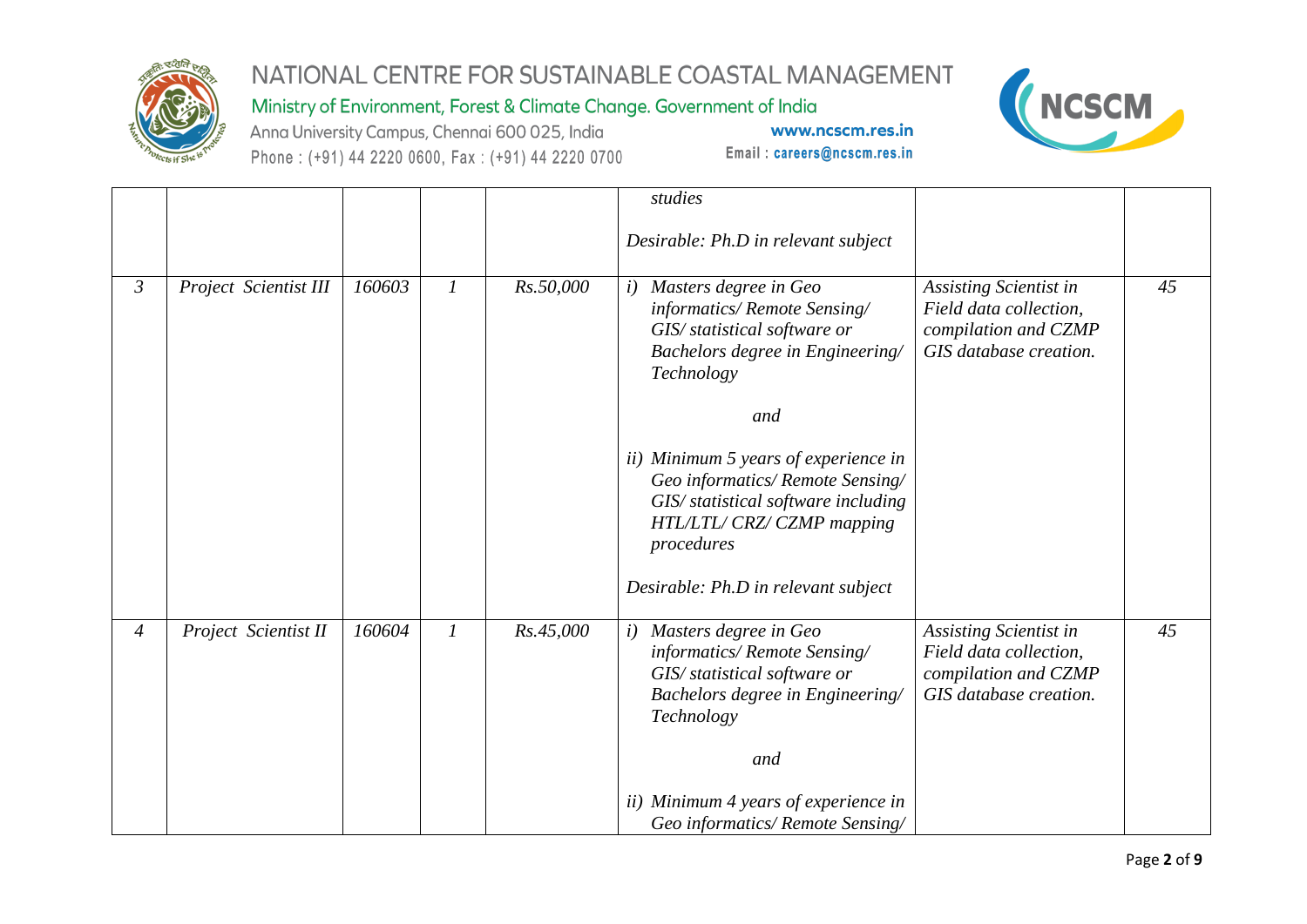

Ministry of Environment, Forest & Climate Change. Government of India

Anna University Campus, Chennai 600 025, India Phone: (+91) 44 2220 0600, Fax: (+91) 44 2220 0700

www.ncscm.res.in Email: careers@ncscm.res.in



|                |                       |        |                |           | GIS/ statistical software including<br>HTL/LTL/ CRZ/ CZMP mapping<br>procedures.<br>Desirable: Ph.D in relevant subject                                                                                                                                                                                                                                |                                                                                                    |    |
|----------------|-----------------------|--------|----------------|-----------|--------------------------------------------------------------------------------------------------------------------------------------------------------------------------------------------------------------------------------------------------------------------------------------------------------------------------------------------------------|----------------------------------------------------------------------------------------------------|----|
| 5 <sup>5</sup> | Project Scientist I   | 160605 | $\overline{2}$ | Rs.40,000 | i) Masters degree in Geo<br>informatics/Remote Sensing/<br>GIS/ statistical software or<br>Bachelors degree in Engineering/<br>Technology<br>and<br>ii) Minimum 3 years of experience in<br>Geo informatics/Remote Sensing/<br>GIS/ statistical software including<br>HTL/LTL/ CRZ/ CZMP mapping<br>procedures.<br>Desirable: Ph.D in relevant subject | Assisting Scientist in<br>Field data collection,<br>compilation and CZMP<br>GIS database creation. | 45 |
| 6              | Project Associate III | 160606 | 10             | Rs.35,000 | Masters degree in Geo<br>$\left(i\right)$<br>informatics/Remote Sensing/<br>GIS/ statistical software with<br>minimum 3 years of experience in<br>Geo informatics/Remote Sensing/<br>GIS/ statistical software including<br>HTL/LTL/ CRZ/ CZMP mapping<br>procedures                                                                                   | Assisting Scientist in<br>Field data collection,<br>compilation and CZMP<br>GIS database creation. | 35 |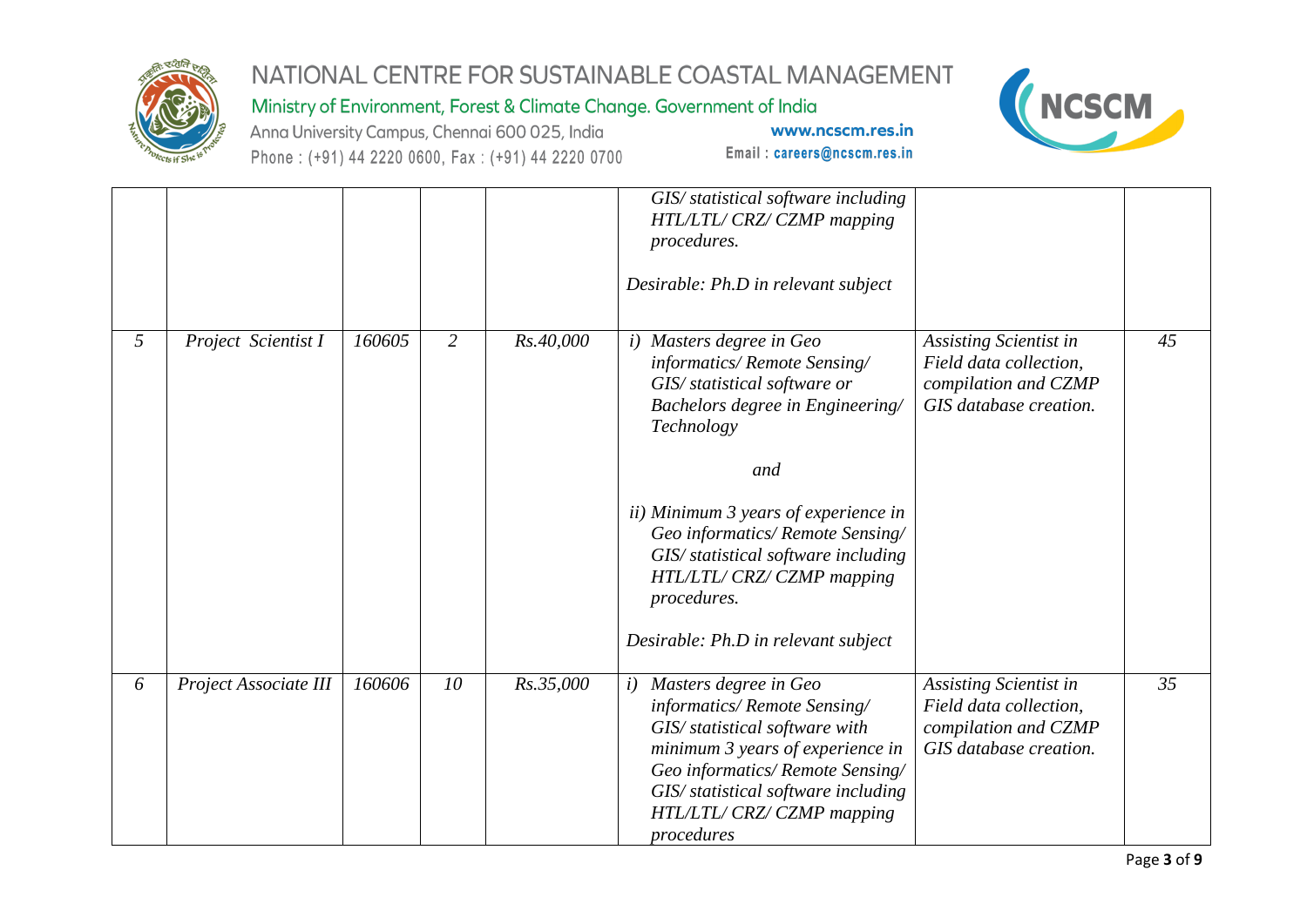

Ministry of Environment, Forest & Climate Change. Government of India

Anna University Campus, Chennai 600 025, India Phone: (+91) 44 2220 0600, Fax: (+91) 44 2220 0700



|   |                      |        |               |            | or<br><i>ii</i> ) Bachelors degree in Geo<br>informatics/Remote Sensing/<br>GIS/ statistical software with<br>minimum 4 years of experience in<br>Geo informatics/Remote Sensing/<br>GIS/ statistical software including<br>HTL/LTL/ CRZ/ CZMP mapping<br>procedures.<br>Desirable: Ph.D in relevant subject              |                                                                                                     |    |
|---|----------------------|--------|---------------|------------|---------------------------------------------------------------------------------------------------------------------------------------------------------------------------------------------------------------------------------------------------------------------------------------------------------------------------|-----------------------------------------------------------------------------------------------------|----|
| 7 | Project Associate II | 160607 | $\mathcal{I}$ | Rs. 30,000 | Masters degree in Marine Science<br>i)<br>with minimum 2 years of<br>experience in coastal physical<br>oceanographic or related studies<br>or<br>ii) Bachelors degree in Science with<br>minimum 3 years of experience in<br>coastal physical oceanographic<br>or related studies.<br>Desirable: Ph.D in relevant subject | Assisting Scientist in field<br>survey of bathymetry,<br>habitat mapping and<br>report preparation. | 35 |
| 8 | Project Associate II | 160608 | 1             | Rs. 30,000 | i) Masters degree in Marine Science<br>with 2 years of experience in                                                                                                                                                                                                                                                      | Assisting Scientist in GIS<br>Mapping of Mangroves,                                                 | 35 |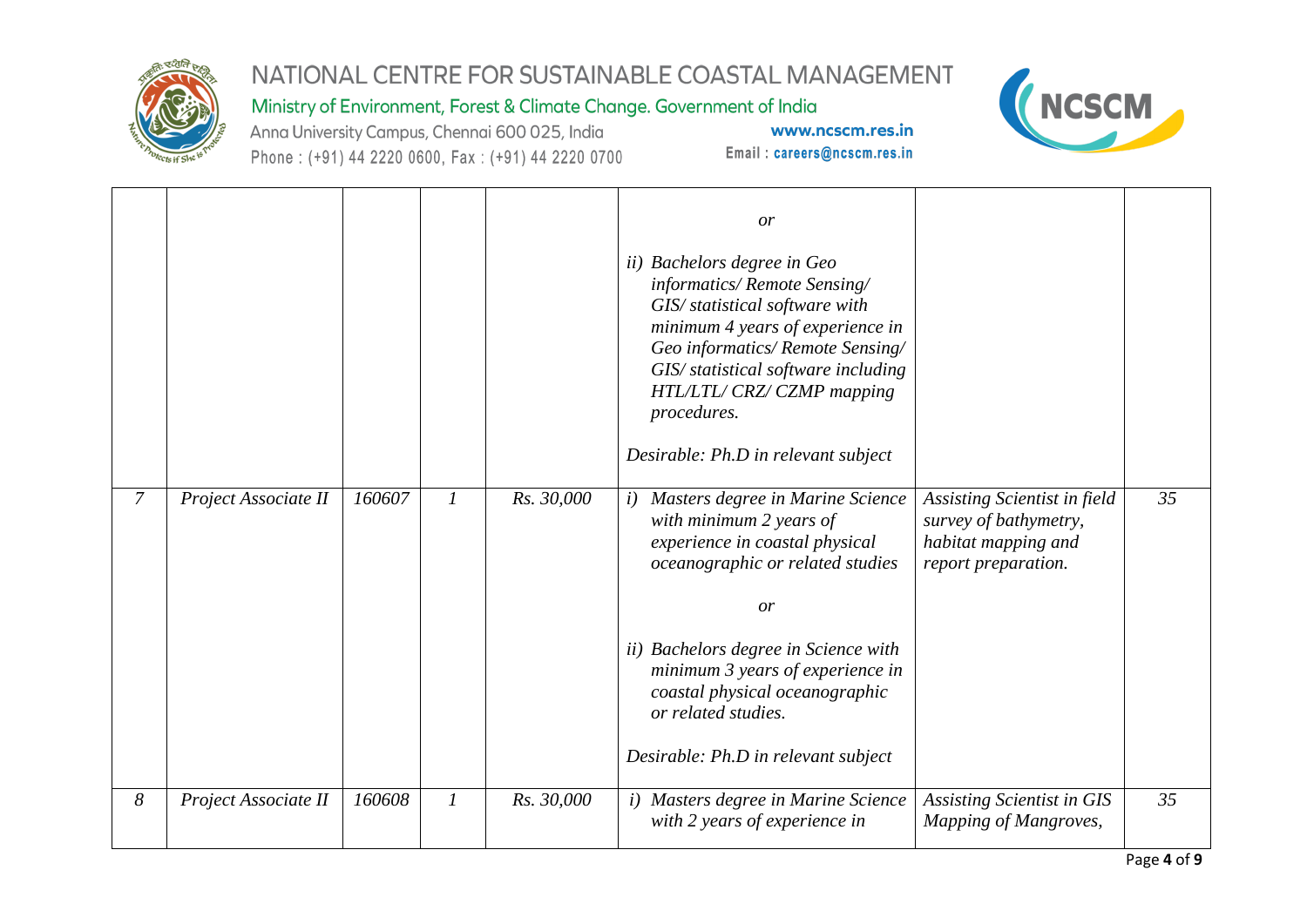

Ministry of Environment, Forest & Climate Change. Government of India

Anna University Campus, Chennai 600 025, India Phone: (+91) 44 2220 0600, Fax: (+91) 44 2220 0700



|   |                     |        |   |                  | Mangrove related studies<br>or<br>ii) Bachelors degree in Science with<br>minimum 3 years of experience in<br>Mangrove related studies.<br>Desirable: Ph.D in relevant subject                                                                                                                                                                                                                                                                                                                                       | field survey and report<br>preparation.                                                            |    |
|---|---------------------|--------|---|------------------|----------------------------------------------------------------------------------------------------------------------------------------------------------------------------------------------------------------------------------------------------------------------------------------------------------------------------------------------------------------------------------------------------------------------------------------------------------------------------------------------------------------------|----------------------------------------------------------------------------------------------------|----|
| 9 | Project Associate I | 160609 | 6 | <i>Rs.25,000</i> | <i>i</i> ) Masters degree in Geo<br>informatics/Remote Sensing/<br>GIS/ statistical software/<br>Geology/Cartography/Surveying<br>with 1 year experience in<br>experience in Geo informatics/<br>Remote Sensing/GIS/statistical<br>software including HTL/LTL/<br>CRZ/CZMP mapping<br>procedures/ Land surveying using<br>Total Station, DGPS, etc /GIS<br>data processing<br>or<br>ii) Bachelors degree in Civil<br>Engineering/Geo informatics/<br>Remote Sensing/GIS/statistical<br>software Geology/Cartography/ | Assisting Scientist in<br>Field data collection,<br>compilation and CZMP<br>GIS database creation. | 35 |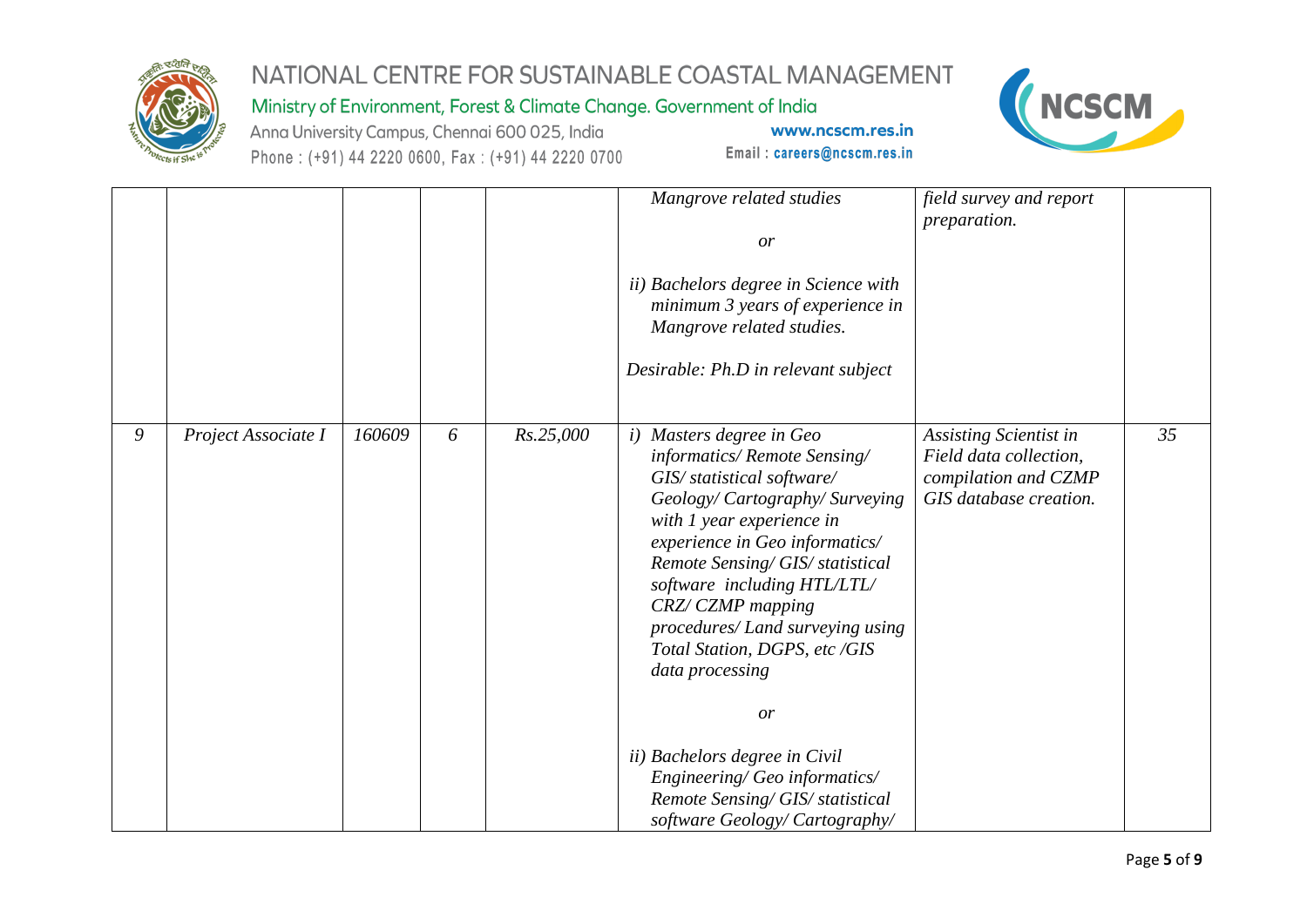

Ministry of Environment, Forest & Climate Change. Government of India

Anna University Campus, Chennai 600 025, India Phone: (+91) 44 2220 0600, Fax: (+91) 44 2220 0700



|    |                      |        |           | Surveying with 2 years of<br>experience in Geo informatics/<br>Remote Sensing/GIS/statistical<br>software including HTL/LTL/<br>CRZ/CZMP mapping<br>procedures/ Land surveying using<br>Total Station, DGPS, etc /GIS<br>data processing<br>Desirable: Ph.D in relevant subject |                                                                                 |    |
|----|----------------------|--------|-----------|---------------------------------------------------------------------------------------------------------------------------------------------------------------------------------------------------------------------------------------------------------------------------------|---------------------------------------------------------------------------------|----|
| 10 | Project Assistant II | 160610 | Rs.20,000 | i) Masters degree in Coastal /<br>Oceanographic related studies<br>or<br>ii) Bachelors degree Coastal /<br>Oceanographic related studies<br>with 1 year of experience in<br>research / field survey<br>Desirable: Ph.D in relevant subject                                      | Assisting Scientist in field<br>survey of bathymetry and<br>report preparation. | 30 |
|    |                      |        |           |                                                                                                                                                                                                                                                                                 |                                                                                 |    |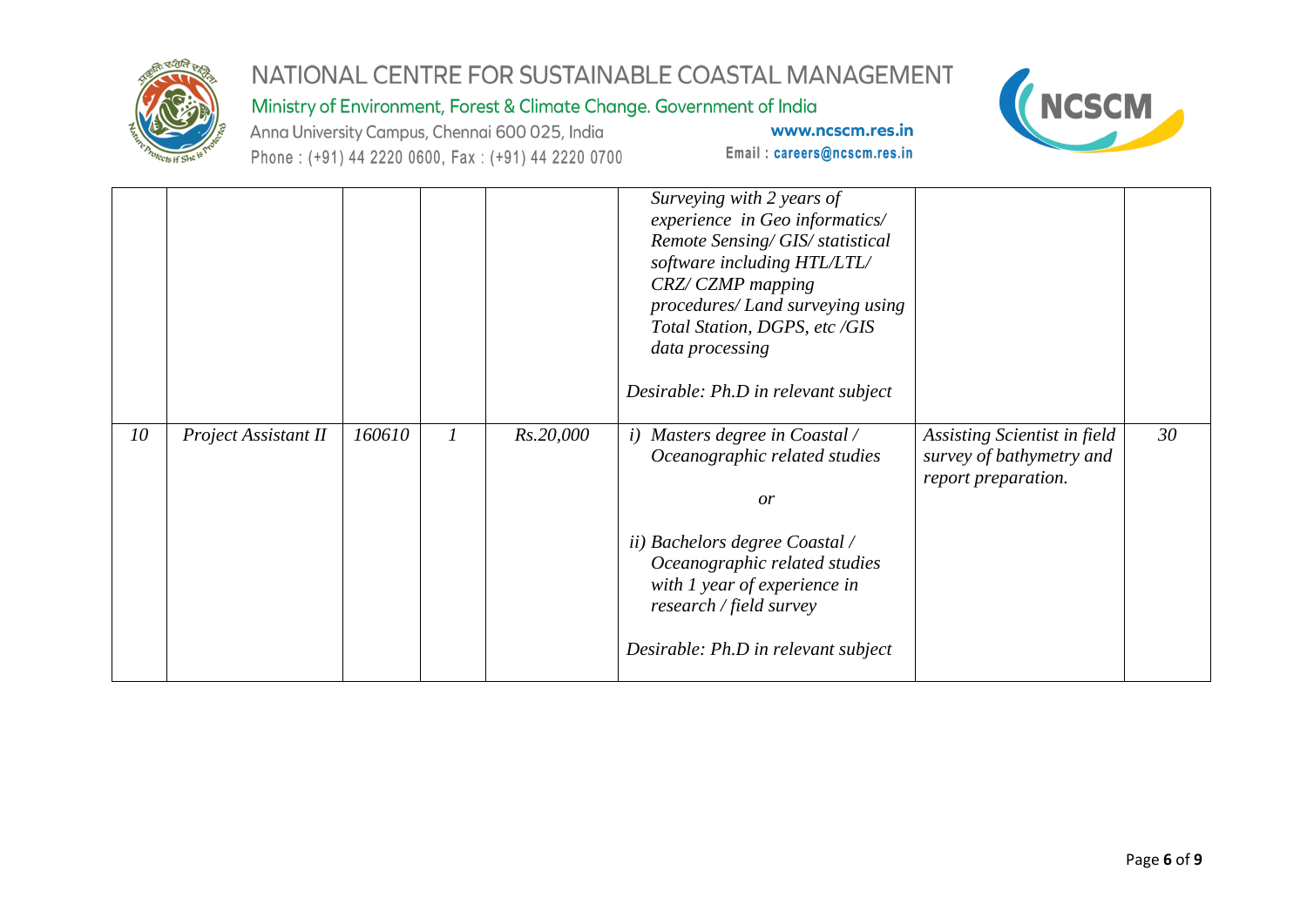

NATIONAL CENTRE FOR SUSTAINABLE COASTAL MANAGEMENT Ministry of Environment, Forest & Climate Change. Government of India Anna University Campus, Chennai 600 025, India www.ncscm.res.in Email: careers@ncscm.res.in Phone: (+91) 44 2220 0600, Fax: (+91) 44 2220 0700



*Interested and eligible candidate shall apply for the Project Staff positions in the National Centre for Sustainable Coastal Management (NCSCM), subject to the conditions for application as given below.,*

#### **Conditions for Application:**

- *1. The candidate needs to submit his/her application online in the website [www.ncscm.res.in](http://www.ncscm.res.in/) on or before* **4/12/2016**
- *2. A candidate can apply only up to a* **maximum of two positions***. All applications of the candidate who have applied more than two positions will* **summarily be rejected***.*
- *3. The candidate is required to upload Scanned copies of the Self attested documents in proof of their claim at the time of online application.*
- *4.* **No other format of application "shall" be considered***. Do not send any hard copies at the time of application.*
- *5. Incomplete applications will be summarily rejected.*
- *6. Candidates need to submit the hard copy of the online application along with documents that were attached, at the time of interview/ certificate verification.*
- *7. Originals of all the certificate(s) need to be produced at the time of interview/ certificate verification.*
- *8. Employees of Government / Quasi Government / PSU / Autonomous bodies should produce NOC at the time of interview/certificate verification.*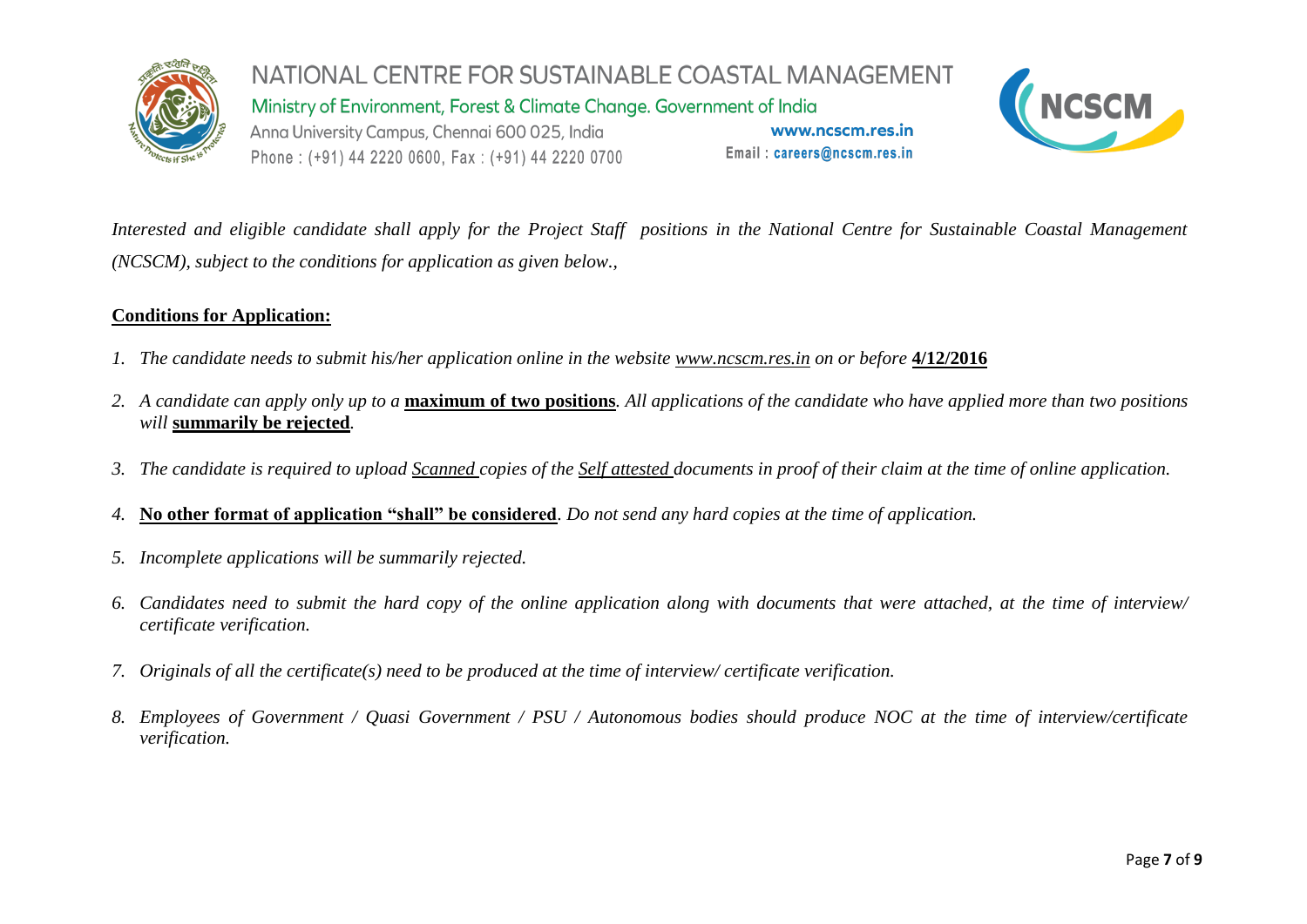

Ministry of Environment, Forest & Climate Change. Government of India

Anna University Campus, Chennai 600 025, India Phone: (+91) 44 2220 0600, Fax: (+91) 44 2220 0700

www.ncscm.res.in Email: careers@ncscm.res.in



#### **General Conditions:**

- *1. Project completion date for Post codes 160601, 160602, 160607, 160608, and 160610 is 31st December 2017 and for other Post codes it is 30th June 2017. The project completion date may vary, at a later stage, because of various reasons.*
- *2. The appointment on contract is purely on temporary basis for a specific project and co- terminus with the project. The appointment is up to the project completion date, subject to the satisfactory performance of the individual. Appointment of a candidate in any of the above positions does not entitle him/her, for any permanent/temporary job in NCSCM or the Government of India.*
- *3. The appointment will be subject to a periodical performance review and continuation thereupon until the project completion date, will be purely based on the performance of the individual.*
- *4. The place of posting will be in Chennai or at any other location in India as required. The positions may involve field activities anywhere in India, based on the requirement of the project.*
- *5. Number of years of experience will be counted after the year of award of the qualifying degree. Age and Number of years of experience shall be computed as on the date of advertisement.*
- *6. The number of positions would vary from what is advertised, as per the discretion of the Director, NCSCM.*
- *7. Remunerations mentioned above are subject to statutory deductions, like Income Tax, EPF, ESI, Professional Tax, etc as applicable from time to time.*
- *8. Director NCSCM may consider selecting any candidate for a lower position/remuneration, based on the performance of the candidate in the selection process. Mere possession of the qualifying criteria does not entitle the candidate, the post applied for.*